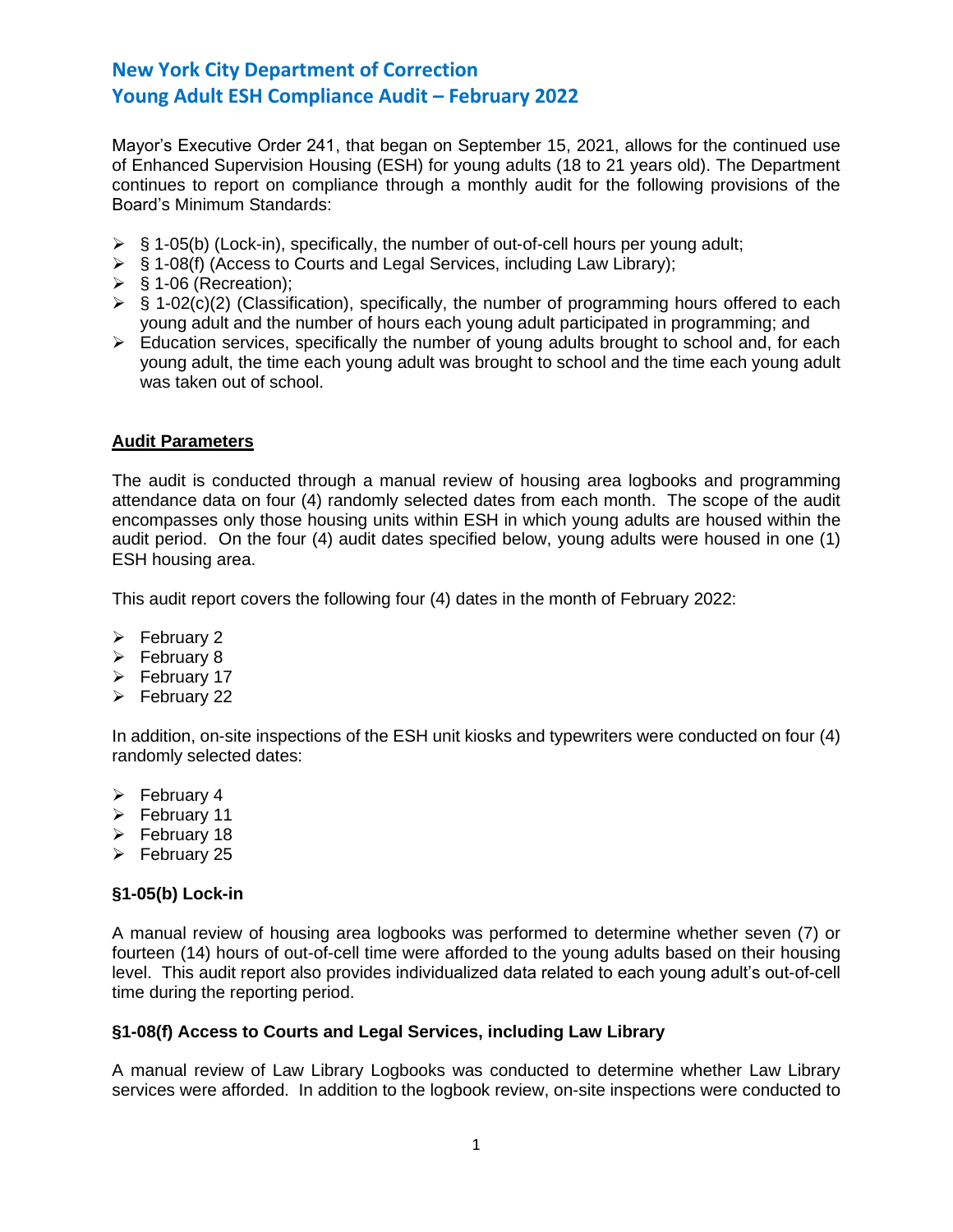determine if the kiosks and typewriters located within the young adult ESH housing area were operational.

## **§1-06 – Recreation**

A manual review of housing area logbooks was conducted to determine whether one (1) hour of outdoor recreation was afforded.

## **§1-02(c)(2) (Classification), Provision of Programming**

A manual review of programming attendance data was conducted to determine the number of programming hours offered to each young adult and the number of hours each young adult **chose to** participate in programming.

## **Education**

A review was conducted to determine the number of young adults enrolled in educational services, whether they were provided with educational learning packets, and whether they **chose to** complete and return the educational learning packets.

## **Audit Findings**

## **§1-05(b) Lock-in**

All young adults in ESH are afforded lock-out based on their housing level: seven (7) hours for Level II and fourteen (14) hours for Level III. On all four (4) dates audited, institutional lock-out and lock-in were not consistently recorded in the Lock-In/Out Logbook for each of the levels.

All young adults in ESH are housed in single occupancy cells within their respective housing area. Each ESH housing area consists of multiple single occupancy cells located on two (2) tiers – the lower tier and the upper tier. Young adults in Level II are afforded seven (7) hours of lock-out time each day. For each young adult in this level, the specific time that he locks out depends on his tier's lock-out schedule. For example, one (1) day the lower tier locks out in the am and the upper tier locks out in the pm. The following day the upper tier locks out in the am and the lower tier locks out in the pm. Regardless of the lock-out schedule for ESH young adults in Levels II, they are all afforded seven (7) hours of lock-out time on any given day. Young adults in Level III, who are afforded fourteen (14) hours of lock-out time, are not subject to a tier lock-out schedule. Young adults in Level III are all afforded lock-out during both the am and pm hours, regardless of the tier in which they are housed. On any given day, a young adult may be out to court or transferred in or out of the ESH Unit. These young adults may not be included in the out-of-cell time reporting.

Please note that the Department ceased operating young adult ESH Level 1 in April 2021.

#### Level II

Young adults in Level II are afforded seven (7) hours of out-of-cell time each day. Listed below is individualized data related to each young adult's total out-of-cell time in Level II, based on a manual review of the Lock-In/Out Logbook, for the audit dates. The out-of-cell time is the hours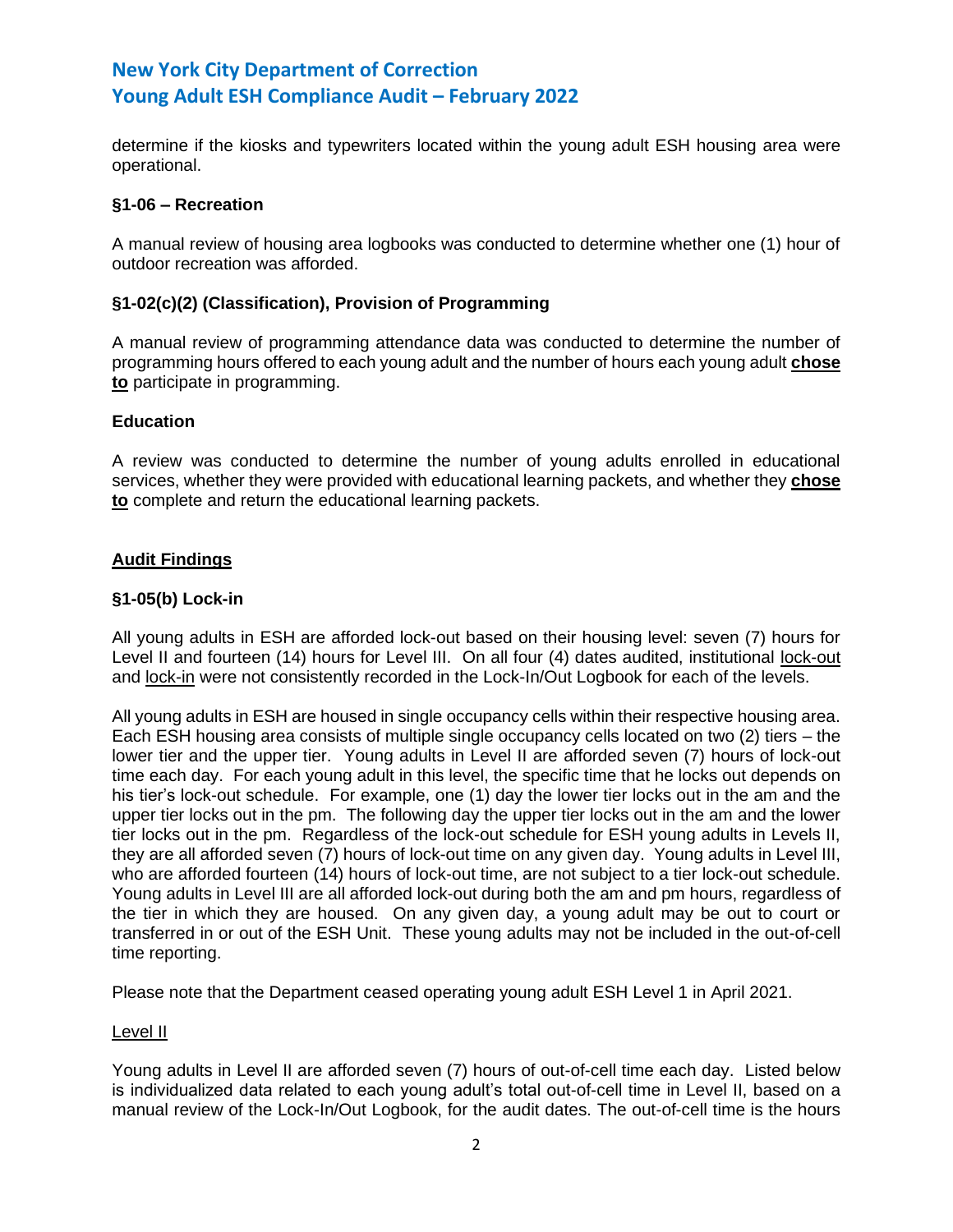each day that a young adult **chooses to** be out of his cell during institutional lock-out periods. The data reflects the young adults present in the unit for the institutional lock-outs on each audit date.

## **February 2, 2022**

There were ten (10) young adults in Level II; their out-of-cell times on this audit date were:

- 1. 6 hours 45 minutes (Lower Tier)
- 2. 6 hours 45 minutes (Lower Tier
- 3. 6 hours 45 minutes (Lower Tier)
- 4. 7 hours 20 minutes (Upper Tier)
- 5. 6 hours 45 minutes (Lower Tier)
- 6. 6 hours 45 minutes (Lower Tier)
- 7. 6 hours 45 minutes (Lower Tier)
- 8. 7 hours 20 minutes (Upper Tier)
- 9. 6 hours 45 minutes (Lower Tier)
- 10. 6 hours 45 minutes (Lower Tier)

## **February 8, 2022**

There were twelve (12) young adults in Level II; their out-of-cell times on this audit date were:

- 1. 5 hours 20 minutes (Lower Tier)
- 2. 5 hours 20 minutes (Lower Tier)
- 3. 7 hours 20 minutes (Upper Tier)
- 4. 1 hour 25 minutes; young adult **chose not** to participate in the majority of afforded out-ofcell time (Lower Tier)
- 5. 5 hours 20 minutes (Upper Tier)
- 6. 4 hours 45 minutes (Lower Tier)
- 7. 5 hours 20 minutes (Lower Tier)
- 8. 5 hours 20 minutes (Lower Tier)
- 9. 5 hours 35 minutes (Upper Tier)
- 10. 5 hours 20 minutes (Lower Tier)
- 11. 4 hours 22 minutes (Lower Tier)

On this audit date, one (1) Upper Tier young adult was out to court and as a result did not participate in lock-in/out options.

## **February 17, 2022**

There were ten (10) young adults in Level II; their out-of-cell times on this audit date were:

- 1. 7 hours 40 minutes (Upper Tier)
- 2. 7 hours 50 minutes (Upper Tier)
- 3. 7 hours 3 minutes (Lower Tier)
- 4. 7 hours 50 minutes (Upper Tier)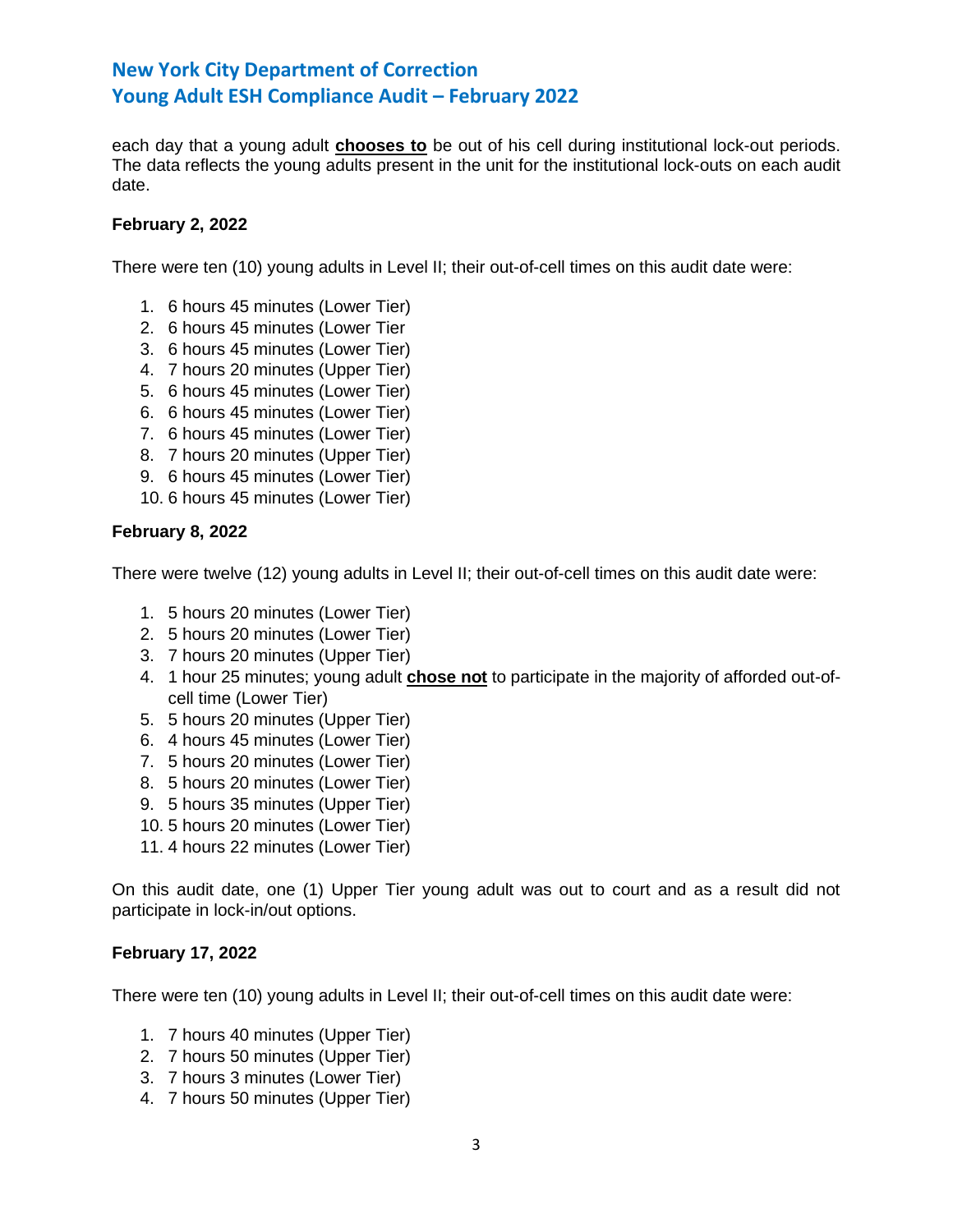- 5. 8 hours 6 minutes (Upper Tier)
- 6. 8 hours 3 minutes (Upper Tier)
- 7. 7 hours 40 minutes (Upper Tier)
- 8. 7 hours (Upper Tier)
- 9. 7 hours 50 minutes (Upper Tier)

On this audit date, one (1) Lower Tier young adult was out to court and as a result did not participate in lock-in/out options.

## **February 22, 2022**

There were fourteen (14) young adults in Level II; the out-of-cell times for those present on this audit date were:

- 1. 14 hours 27 minutes (Lower Tier)
- 2. 14 hours 40 minutes (Lower Tier)
- 3. 7 hours 25 minutes (Upper Tier)
- 4. 5 hours 40 minutes (Lower Tier)
- 5. 10 hours 35 minutes (Lower Tier)
- 6. 7 hours 25 minutes (Upper Tier)
- 7. 15 hours 18 minutes (Lower Tier)
- 8. 10 hours 26 minutes (Lower Tier)
- 9. 14 hours 30 minutes (Lower Tier)
- 10. 14 hours 30 minutes (Lower Tier)
- 11. 14 hours 35 minutes (Lower Tier)

On this audit date, three (3) Upper Tier young adults **chose not** to participate in all afforded outof-cell time.

## Level III

Young adults in Level III are afforded fourteen (14) hours of out-of-cell time each day. Listed below is individualized data related to each young adult's total out-of-cell time in Level III, based on a manual review of the Lock-In/Out Logbook, for the audit dates. The out-of-cell time is the hours each day that a young adult **chooses to** be out of his cell during institutional lock-out periods. The data reflects the young adults present in the unit for the institutional lock-outs on each audit date.

## **February 2, 2022**

There were no young adults in Level III on this audit date.

## **February 8, 2022**

There were no young adults in Level III on this audit date.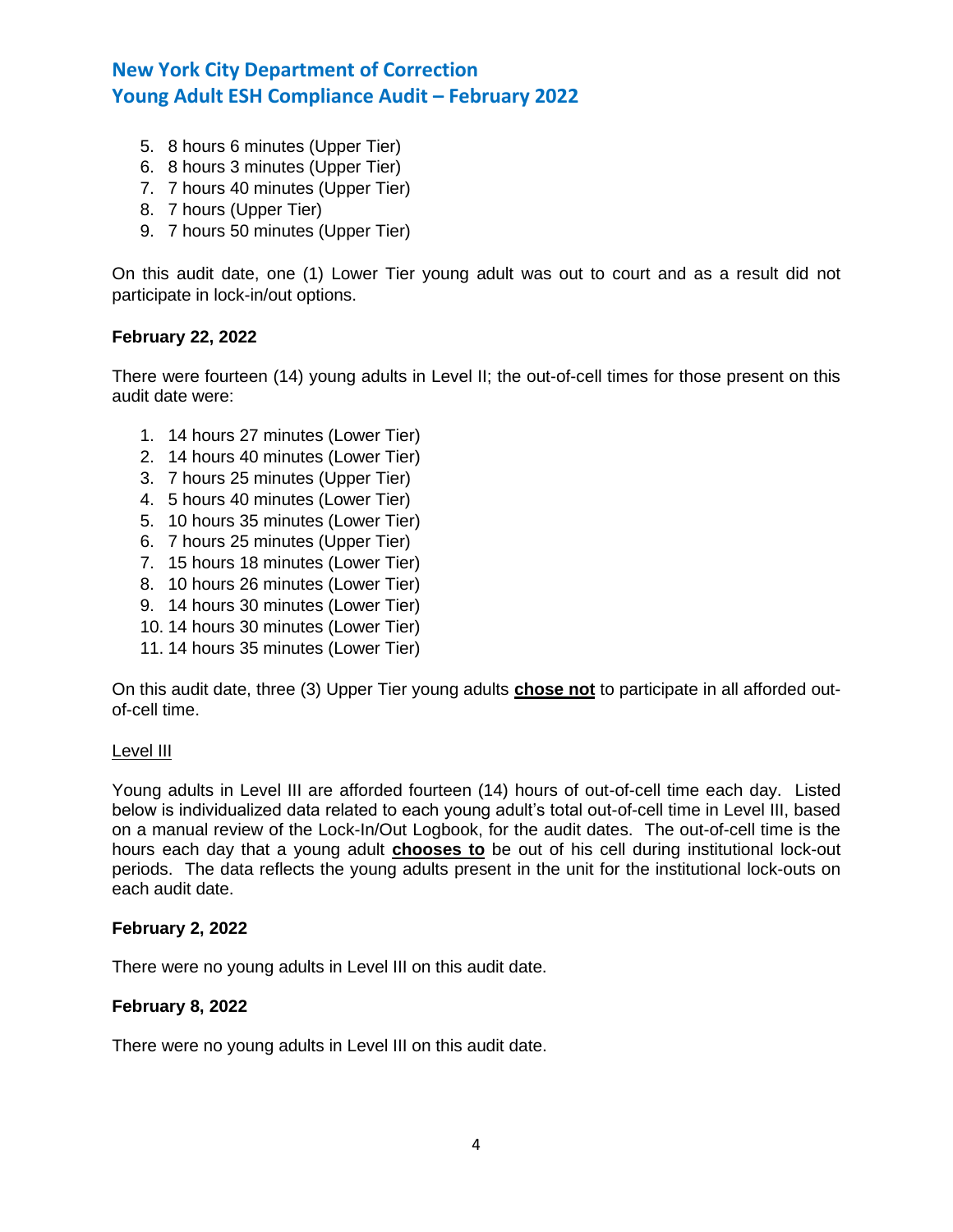# **February 17, 2022**

There were no young adults in Level III on this audit date.

## **February 22, 2022**

There were no young adults in Level III on this audit date.

## **§1-08(f) Access to Courts and Legal Services, including Law Library**

#### Law Library Coordinator

In ESH, there are four (4) Law Library Coordinators assigned to areas in which young adults were housed.<sup>1</sup> A manual review of the Law Library Logbooks indicated that the Law Library Coordinators were present in these areas to provide assistance on the four  $(4)$  days audited  $-$ February 2, 8, 17, and 22, 2022.<sup>2</sup>

The audit was able to verify by reviewing available records that the duration of each Law Library Coordinator's time in ESH areas during the dates audited, except for one, was in compliance with the provisions of the Minimum Standards i.e., a minimum of two (2) hours. The total amount of time for one of two Law Library Coordinators could not be determined for February 17, 2022 due to the information not being recorded in the Logbook. On some of the audit dates, some young adults **chose not** to request the Law Library services.

Listed below is a total count of young adults housed in ESH, for each date audited, and the total number of young adults that were assisted by the Law Library Coordinators.

#### **February 2, 2022**

There were ten (10) young adults in ESH on this audit date. Of the ten (10) young adults, no young adults **chose to** request Law Library services.

# **February 8, 2022**

There were twelve (12) young adults in ESH on this audit date. Of the twelve (12) young adults, one (1) young adult **chose to** request and was provided Law Library services.

#### **February 17, 2022**

There were ten (10) young adults in ESH on this audit date. Of the ten (10) young adults, three (3) young adults **chose to** request and were provided Law Library services.

 $1$  To facilitate the provision of Law Library services, within their assigned areas, Law Library Coordinators provide services to all individuals regardless of whether it is during the individual's lock-out period.

 $<sup>2</sup>$  This is evidenced by the Law Library Coordinators signing in and out of the Law Library Logbook on each of the</sup> audit dates.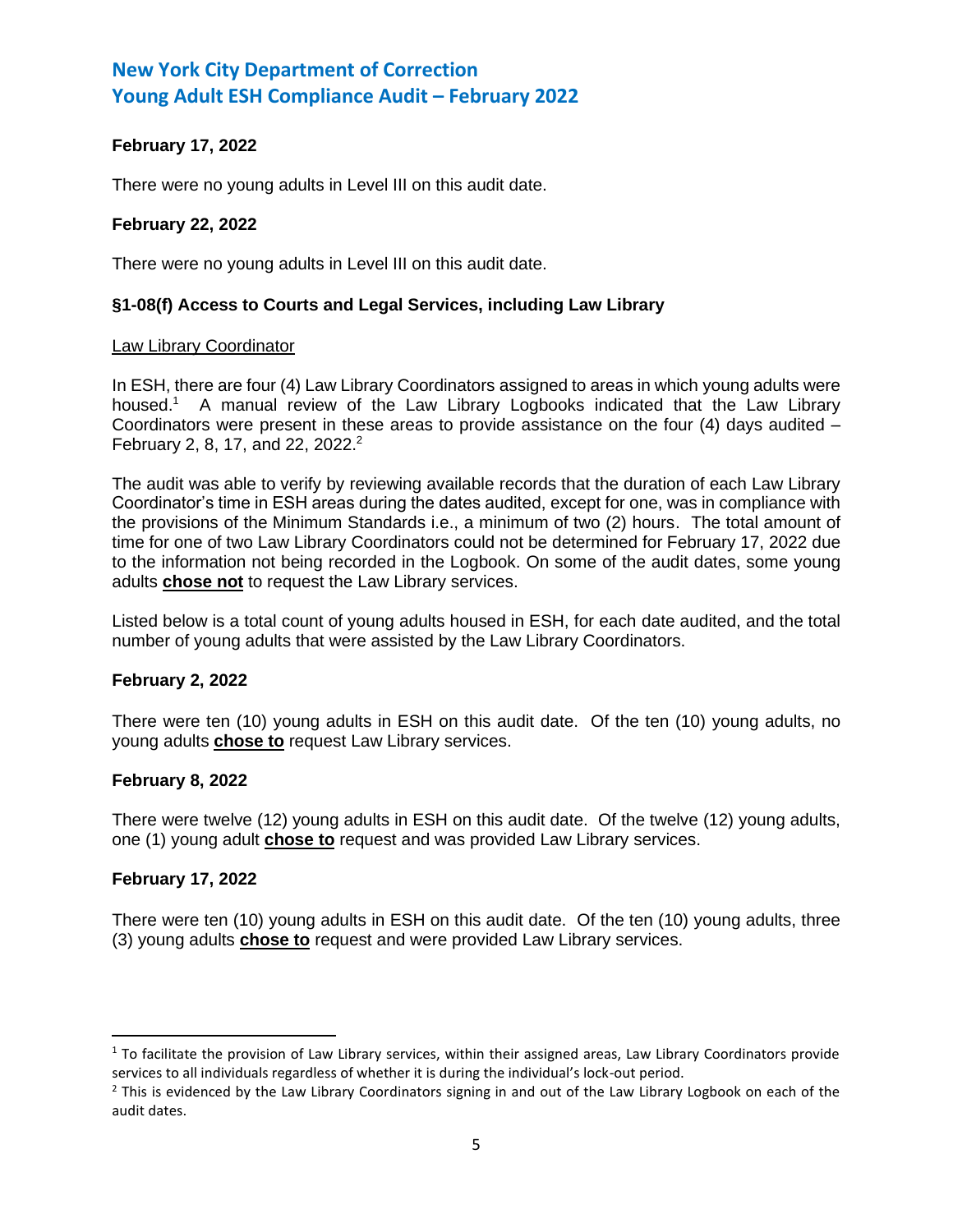## **February 22, 2022**

There were fourteen (14) young adults in ESH on this audit date. Of the fourteen (14) young adults, no young adults **chose to** request Law Library services.

#### **Kiosks and Typewriters**

During this audit period, young adults were housed in one (1) housing area in ESH, labeled A. Young adults in ESH are provided with access to a minimum of one (1) kiosk and one (1) typewriter. On the audit dates of February 4, 11, 18, and 25, 2022, kiosks and typewriters were not available. All Law Library services are being afforded and fulfilled by the Legal Coordinators through request slips.

## **§1-06 – Recreation**

All young adults in ESH are afforded a minimum of one (1) hour of recreation per day, seven (7) days per week in the outdoor recreation area, except in inclement weather when the indoor recreation area is used.

The audit reviewed recreational data for each of the four (4) audit dates – February 2, 8, 17, and 22, 2022 – to ascertain the total number of young adults that **chose to** participate in recreation.

## **February 2, 2022**

There were ten (10) young adults in ESH on this audit date. Please note the following:

- Two (2) young adults **chose to** participate in afforded recreation.
- Eight (8) young adults **chose not** to participate in afforded recreation.

#### **February 8, 2022**

There were twelve (12) young adults in ESH on this audit date. Please note the following:

- Ten (10) young adults **chose to** participate in afforded recreation.
- One (1) young adult **chose not** to participate in afforded recreation.
- One (1) young adult was out to court during afforded recreation.

## **February 17, 2022**

There were ten (10) young adults in ESH on this audit date. Please note the following:

- One (1) young adult **chose to** participate in afforded recreation.
- Nine (9) young adults **chose not** to participate in afforded recreation.

## **February 22, 2022**

There were fourteen (14) young adults in ESH on this audit date. Please note the following:

• Two (2) young adults **chose to** participate in afforded recreation.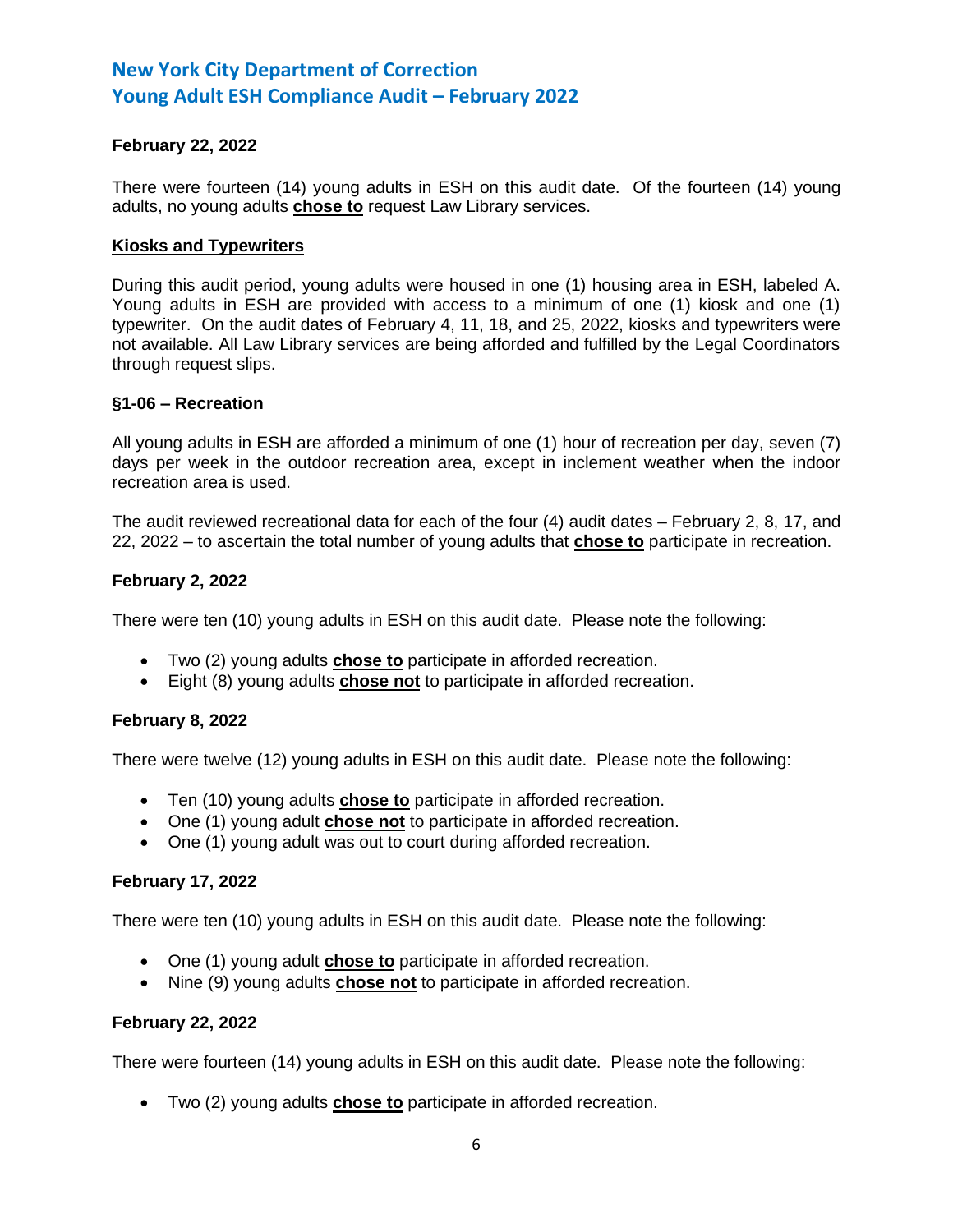• Twelve (12) young adults **chose not** to participate in afforded recreation.

# **§ 1-02(c)(2) (Classification), Provision of Programming**

Young adults in ESH are placed in housing units exclusively with other young adults (18 to 21 years old). Young adults who are 19 to 21 years old can also be commingled in units with adults (22 years old and older). In the commingled housing areas, the provision of programming is provided to each tier separately through two programming sessions. The hours of programming afforded may vary by tier within a housing area. In the young adult exclusive housing areas within ESH, tablets are intended to be utilized in the provision of programming and offered to young adults regardless of whether it is during the individual's lock-out period. The Programs Division is in the process of rolling out the provision of tablets. In addition, in the young adult exclusive housing areas, on days when support programming staff are present, young adults may request individualized counseling while other programming components are being held.

The audit reviewed programming attendance data on each of the four (4) dates audited to ascertain the number of programming hours offered to each young adult and the number of hours each young adult **chose to** participate in programming. Program participation hours are based on the number of hours each young adult **chooses to** participate in programming. The data reflects the young adults present in the housing area during programming on each audit date.

Please note that on any given day, a young adult may be out to court or transferred in or out of the ESH Unit. These young adults may not be included in the programming reporting. It is important to note that young adults returning from court during programming hours are offered the opportunity to participate in programming upon their return.

Listed below are the numbers of programming hours offered and **chose to** participate based on housing areas and their assigned levels. The audit revealed that in-person programming was offered to young adults on three (3) of the four (4) audit dates – February 2, 17, and 22, 2022. For the remaining one (1) audit date, February 8, 2022, programming was not afforded due to a staffing meeting and an unexpected absence of the program counselor.

# **February 2, 2022**

On this audit date, programming was offered to the young adults housed within the one (1) young adult ESH housing area, labeled A.

- ❖ A: Level II There were ten (10) young adults housed in this area. They were offered programming. One (1) young adult **chose not** to participate in programming. The remaining nine (9) young adults **chose to** participate in programming and their total participation times were as follows:
	- 1. Young adult participation: 15 minutes
	- 2. Young adult participation: 25 minutes
	- 3. Young adult participation: 10 minutes
	- 4. Young adult participation: 20 minutes
	- 5. Young adult participation: 20 minutes
	- 6. Young adult participation: 25 minutes
	- 7. Young adult participation: 10 minutes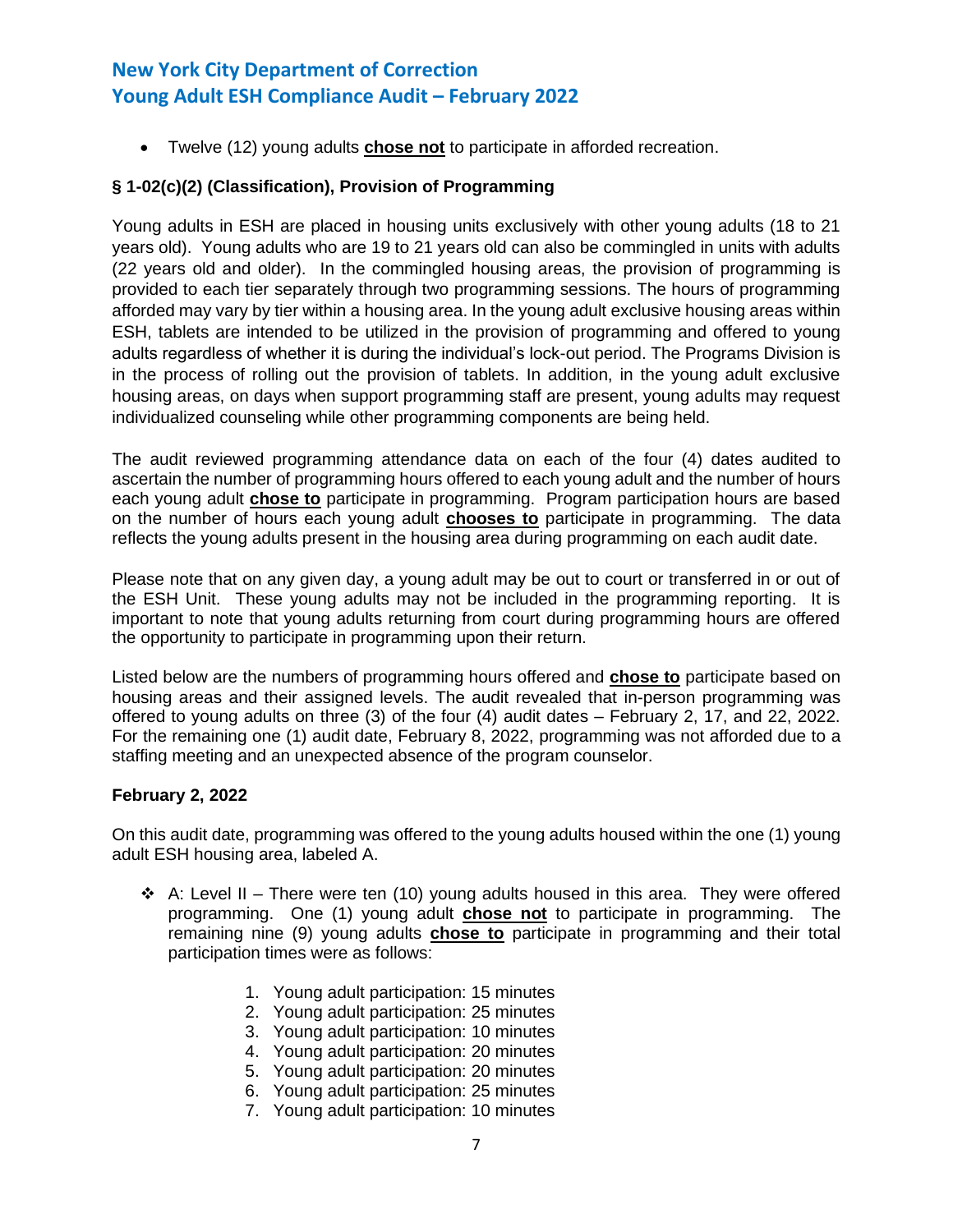- 8. Young adult participation: 10 minutes
- 9. Young adult participation: 15 minutes

#### **February 8, 2022**

There were twelve (12) young adults housed within the one (1) young adult ESH housing area, labeled A. Due to a staff meeting in the morning and an unexpected absence of a program counselor in the afternoon, no programming was conducted on this audit date.

## **February 17, 2022**

On this audit date, programming was offered to the young adults housed within the one (1) young adult ESH housing area, labeled A.

- ❖ A: Level II There were ten (10) young adults housed in this area. They were offered programming. All the young adults **chose to** participate in programming and their total participation times were as follows:
	- 1. Young adult participation: 1 hour 22 minutes
	- 2. Young adult participation: 1 hour 22 minutes
	- 3. Young adult participation: 1 hour 22 minutes
	- 4. Young adult participation: 1 hour 22 minutes
	- 5. Young adult participation: 1 hour 22 minutes
	- 6. Young adult participation: 1 hour 22 minutes
	- 7. Young adult participation: 1 hour 22 minutes
	- 8. Young adult participation: 1 hour 22 minutes
	- 9. Young adult participation: 1 hour 22 minutes
	- 10. Young adult participation: 1 hour 22 minutes

## **February 22, 2022**

On this audit date, programming was offered to the young adults housed within the one (1) young adult ESH housing area, labeled A.

- $\div$  A: Level II There were fourteen (14) young adults housed in this area. They were offered programming in the morning session and programming in the afternoon session. Please note the following:
	- One (1) young adult **chose not** to participate in all afforded programming.
	- The remaining thirteen (13) young adults **chose to** participate in programming and their total participation times were as follows:
		- 1. Young adult participation: 1 hour 33 minutes
		- 2. Young adult participation: 2 hours 24 minutes
		- 3. Young adult participation: 2 hours 24 minutes
		- 4. Young adult participation: 2 hours 24 minutes
		- 5. Young adult participation: 2 hours 24 minutes
		- 6. Young adult participation: 2 hours 24 minutes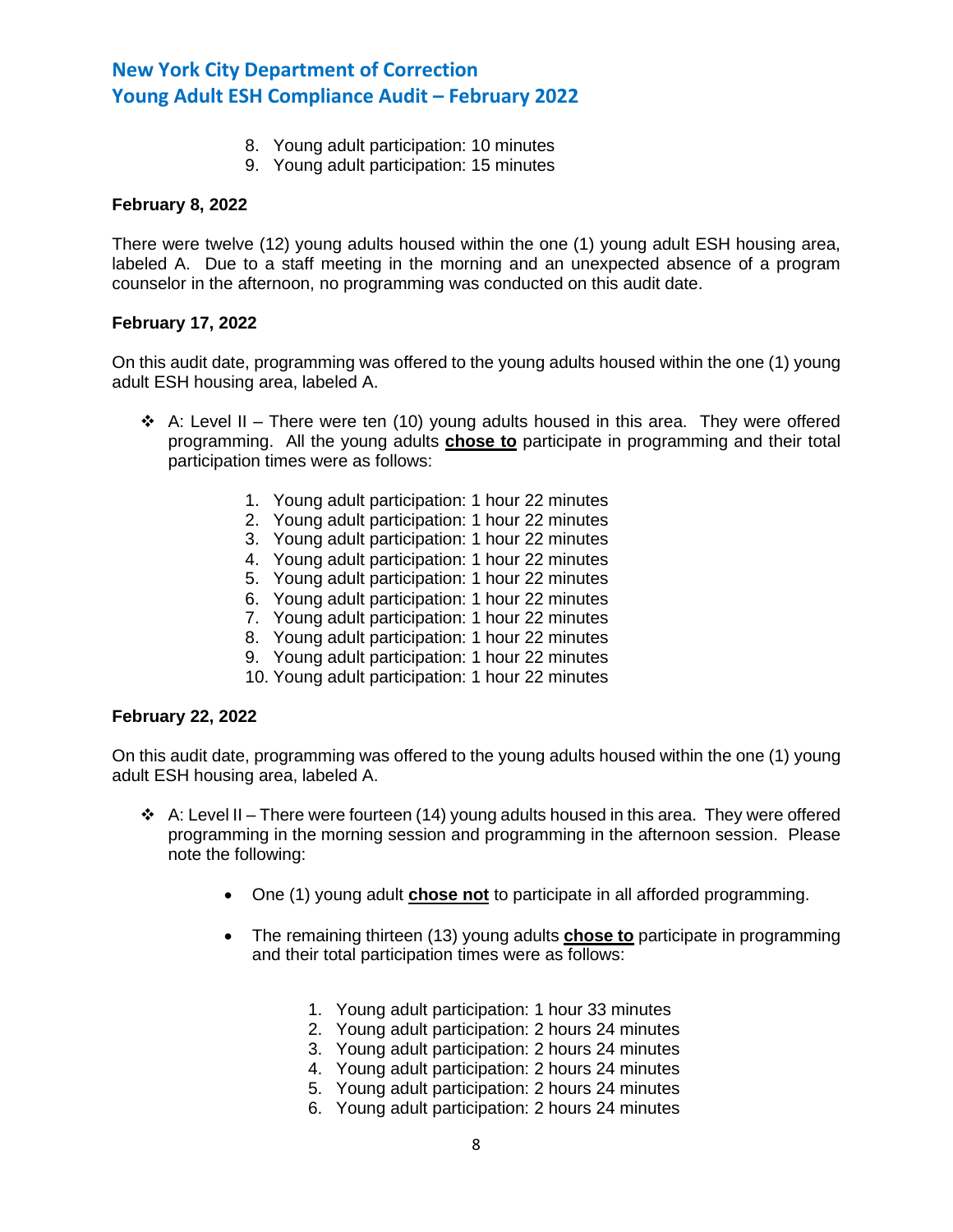- 7. Young adult participation: 2 hours 24 minutes
- 8. Young adult participation: 2 hours 24 minutes
- 9. Young adult participation: 3 hours 57 minutes
- 10. Young adult participation: 3 hours 57 minutes
- 11. Young adult participation: 3 hours 57 minutes
- 12. Young adult participation: 3 hours 57 minutes
- 13. Young adult participation: 3 hours 57 minutes

#### **Education**

The NYC Department of Education offers educational services to all young adults in ESH. A young adult can enroll in educational services by completing and submitting the "Request for Educational Services" form upon admission. In addition, a young adult can enroll in educational services by completing the aforementioned form and submitting it to any Program Division's office in the facility after admission. Eligible young adults are provided educational services Monday through Friday, for a minimum of three (3) hours of instruction per day. Classroom instruction is provided both in the morning and afternoon.

The audit reviewed educational data to ascertain the total number of young adults that **chose to** attend school, as well as the time that each young adult arrived to school and the time each young adult departed school.

## **February 2, 2022**

There were ten (10) young adults in ESH on this audit date. Of the ten (10) young adults, five (5) young adults were enrolled in educational services. These five (5) young adults **chose not** to participate in educational services.

#### **February 8, 2022**

There were twelve (12) young adults in ESH on this audit date. Of the twelve (12) young adults, three (3) young adults were enrolled in educational services. The arrival and departure times for the two (2) young adults that **chose to** attend on this audit date were:

- 1. Arrived 9:10 am / Departed 11:00 am
- 2. Arrived 9:10 am / Departed 11:00 am

The remaining one (1) young adult **chose not** to participate in educational services.

#### **February 17, 2022**

There were ten (10) young adults in ESH on this audit date. Of the ten (10) young adults, four (4) young adults were enrolled in educational services. These four (4) young adults **chose not** to participate in educational services.

#### **February 22, 2022**

There were fourteen (14) young adults in ESH on this audit date. No educational services were offered on this audit date due to Mid-Winter recess.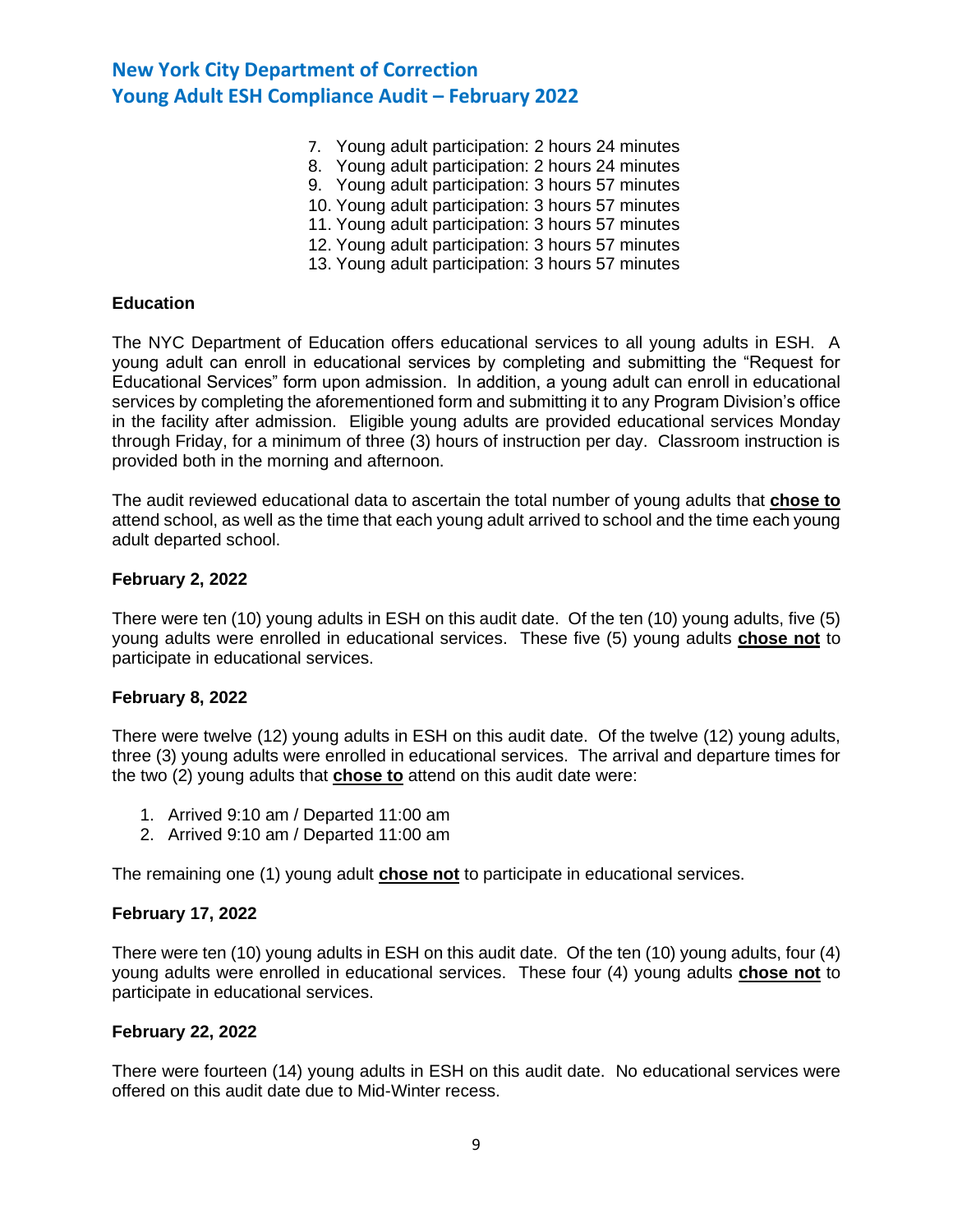## **Audit Recommendations**

Recommendations for the ESH Audit Report are reported quarterly rather than monthly per an agreement with the Board of Correction. The ESH Audit Report covering the month of November 2021 was the last ESH Audit Report which indicated recommendations. A quarterly period has transpired since that last audit report with recommendations, and recommendations are therefore included in this audit report.

The following recommendations were indicated in the ESH Audit Report covering the month of November. The status of the efforts to implement each of the recommendations listed below are indicated after each recommendation.

Lock-in/Lock-out

➢ The area supervisor shall ensure that a Lock-In/Out Logbook is on post and shall review all entries on each tour, to determine whether all staff are consistently documenting the lock-in and lock-out times for all young adults, their names, and the tiers in which they are housed. When deficiencies are identified, the designated supervisory staff person shall counsel the relevant custody staff person and instruct him or her to record all required information.

#### **Status of implementation:**

 $\triangleright$  The facility issued ESH Memorandum 16/22, entitled ESH Mandated Services, on March 10, 2022, which quotes the above recommendation, including its emphasis on implementation by supervisory staff.

#### Recreation

 $\triangleright$  Designated supervisory staff should regularly review the housing area logbook, Special Housing Area Mandated Services Logbook and ESH Recreation Logbook to determine whether custody staff have recorded all required information, particularly the recreation commencement times and completion times, as well as the young adults' refusals to participate in recreation. When deficiencies are identified, the designated supervisory staff shall counsel the relevant custody staff person and instruct him or her to record all required information.

#### **Status of implementation:**

 $\triangleright$  The facility issued ESH Memorandum 16/22, entitled ESH Mandated Services, on March 10, 2022, which quotes the above recommendation, including its emphasis on implementation by supervisory staff.

## **The findings in the ESH Audit Report covering February 2022 require the following one (1) audit recommendation:**

## Recreation

 $\triangleright$  Designated supervisory staff should regularly review the housing area logbook, Special Housing Area Mandated Services Logbook and ESH Recreation Logbook to determine whether custody staff have recorded all required information. When deficiencies are